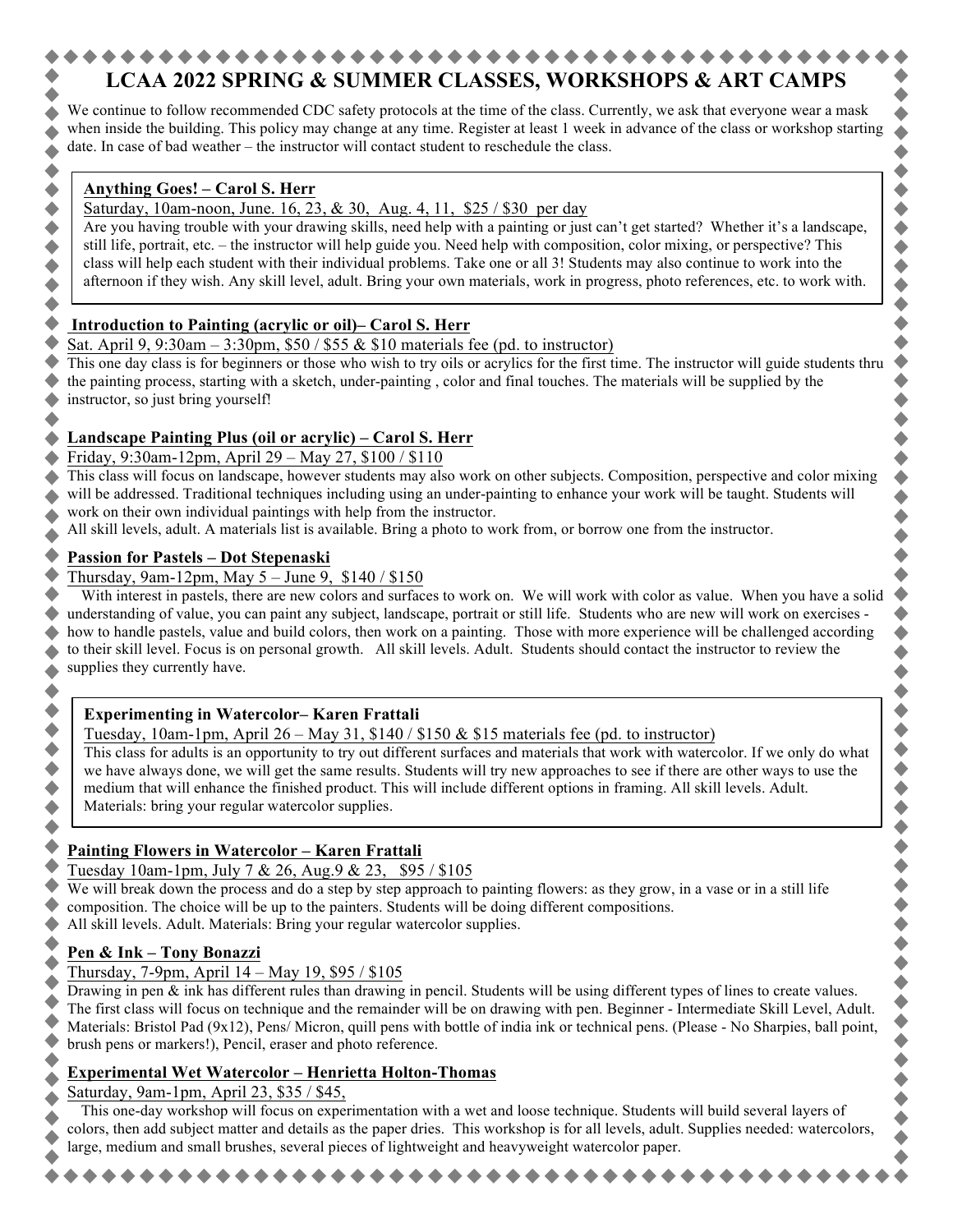# **Drawing Basics – Carol S. Herr**

- Thurs. 4-6:30pm, April 7 28, \$80/\$90
- This 4 week class will focus on building your drawing skills in pencil. Each week will feature a new subject.

We will start with basic drawing skills and exercises then tackle still-life, landscape and portraits. We will work on proportion, line, value, composition and perspective.

Beginner skill levels. Adult. Materials: Sketch Book (11x14 or larger, Vellum Bristol paper is a good choice), Drawing Pencils (2H, HB, 2B, 4B or an entire set), Eraser (kneaded or white), Ruler.

٠

◆◆◆◆◆

 $\dot{\bullet}$ 

 $\bullet$ 

 $\blacklozenge$ 

 $\bullet$ 

#### **Color Basics – Carol S. Herr**

#### Thurs. 4-6:30pm, May 5-19, \$60/\$70

This 3 week class will focus on the basics of color, color mixing and the impact of various color combinations on your paintings. We will be doing exercises, color charts and small color sketches rather than a finished painting. This is a great class for anyone having difficulty mixing color or having your color choices work in your painting. All Skill Levels, Adult. Materials: Bring your favorite painting medium (acrylics are a good choice), Brushes, Palette, Palette Knife, Canvas Paper or Heavy Watercolor Paper, Pencil, Eraser & Ruler.

#### **Sculpture Workshop – Henrietta Holton-Thomas**

#### Saturday, 9am-1pm, May 14, \$35 / \$40

The rudiments of sculpture, with 3-D shape and viewing form in space. Using self-hardening clay students will build simple shapes of human, animal, or abstract forms. All skill levels. Adult. Materials: Self-hardening clay (Amaco or Sculpture House, check for softness), tools (pairing knife, wood or wire sculpture tools), board to work on, clear plastic bag to cover piece, material like sheeting to wrap sculpture, Reference photos of subject matter.

#### **CHILDREN & TEEN ART CAMPS**

#### **Imagination and Creative Fun Art Camp – Carol Dale**

#### Monday-Thursday 9am-12:00 noon June 20-23, \$100 & \$20 materials fee (pd. to Instructor 1<sup>st</sup> class) Ages 8-16

Students use their imaginations to create fanciful creatures and imaginative places. Students will combine a creative painting, a string puppet creature, and mixed media project together into a fanciful presentation of projects at noon on Thursday. This is the perfect camp for the young artist with a creative imagination. Students may bring a snack and drink.

#### **Painting Camp for Creative Kids – Carol S. Herr**

Monday – Friday, 9:30am-1pm, July  $18 - 22$ , \$125 & \$20 materials fee (pd. to Instructor 1<sup>st</sup> class), Ages  $11 - 17$ 

This year our "Painting Camp" will use nature as inspiration and subject matter to create paintings in a variety of mediums. Students will go beyond the usual school projects and create pieces in watercolor, acrylic, mixed media and more! Color and color mixing, composition, texture and painting techniques will be covered. An art show of their work will be held on Fri. July 18 at 12:30pm

Parents – if you have a creative kid who loves to paint, this is the art camp for them. Students will use adult painting materials such as canvas, tube paints, watercolor paper, etc. Students should wear old clothes or bring a smock. Students may bring a snack and drink.